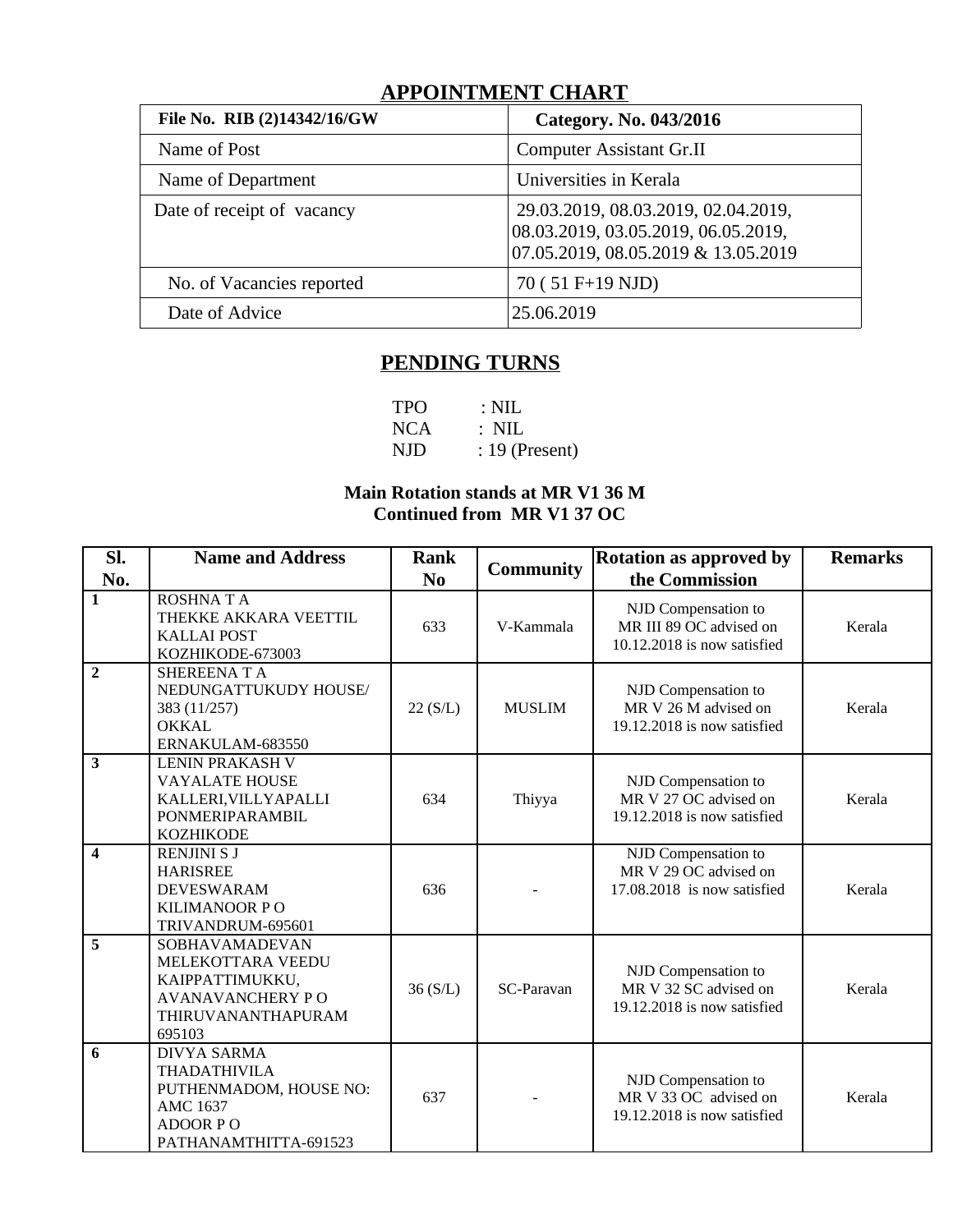| $\overline{7}$ | <b>REMYAMR</b><br><b>M R COTTAGE</b><br><b>NAVAIKULAM</b><br>NAVAIKULAM P O, PIN<br>TRIVANDRUM-695603                                                          | 638            |                         | <b>MR VI 41 OC</b>           | Kerala         |
|----------------|----------------------------------------------------------------------------------------------------------------------------------------------------------------|----------------|-------------------------|------------------------------|----------------|
| 8              | <b>ASWATHY K S</b><br>PARAYAMVILAKAM<br><b>BUNGLOW</b><br><b>ARUVIKKUZHI</b><br>VEERANAKAVU PO,<br>THIRUVANANTHAPURAM<br>695572                                | 639            | Ezhava                  | <b>MR VI 43 OC</b>           | <b>CALICUT</b> |
| 9              | <b>LINUS</b><br>SUDHEESH MANDIRAM<br><b>KATTADIMOODU</b><br>ELAMPAZHANOOR,<br>KOLLAM-691534                                                                    | 640            | Ezhava                  | <b>MR VI 45 OC</b>           | <b>CALICUT</b> |
| 10             | PRAJEESHAKP<br>KIZHAKKEL HOUSE<br><b>MAVADY</b><br><b>MAVADY PO</b><br><b>IDUKKI-685553</b>                                                                    | 16(S/L)        | ST-Ulladan              | MR VI 44 ST                  | <b>CALICUT</b> |
| 11             | <b>BINU B</b><br><b>KOOMANKADU</b><br>KOOMANKADU<br>THATHAMANGALAM<br>PALAKKAD-678102                                                                          | 642            | Ezhava                  | <b>MR VI 42 E</b>            | MG             |
| 12             | <b>NISHA S</b><br>TC 80/1388,<br>EENTHIVILAKATHU<br><b>NISHA MANZIL</b><br>NEAR ALL SAINTS COLLEGE,<br><b>BALANAGAR</b><br><b>BEACHPO</b><br>TRIVANDRUM-695007 | 23(S/L)        | <b>MUSLIM</b>           | <b>MR VI 46 M</b>            | <b>KVASU</b>   |
| 13             | <b>SINIPS</b><br>MACHAYATH HOUSE<br>CHAVELIPADAM,<br>KEDAMANGALAM,<br>NORTH PARAVUR PO,<br>ERNAKULAM - 683513                                                  | 643            | Ezhava                  | <b>MR VI 47 OC</b>           | MG             |
| 14             | <b>SHEEBATS</b><br>THURUTHUMMOOLA VEEDU<br><b>MYLAKKARA</b><br><b>MYLAKKARAPO</b><br>TRIVANDRUM-695572                                                         | $R-4$<br>(S/L) | <b>SCCC</b><br>Sambavar | MR VI 48 SCCC                | <b>CUSAT</b>   |
| 15             | <b>VINODH TK</b><br><b>THANISSERY</b><br>PUNNAYURKULAM<br>PUNNAYOORKULAM<br>PUNNAYURKULAM PO<br><b>THRISSUR</b>                                                | 17<br>DA-LD    | DA-LD                   | 367th Differently Abled - LD | <b>CUSAT</b>   |
| 16             | SOUMYA K<br><b>SHAKTHI NIVAS</b><br><b>KELOTH</b><br><b>PAYYANUR</b><br><b>KANNUR-670307</b>                                                                   | 646            |                         | <b>MR VI 49 OC</b>           | <b>CUSAT</b>   |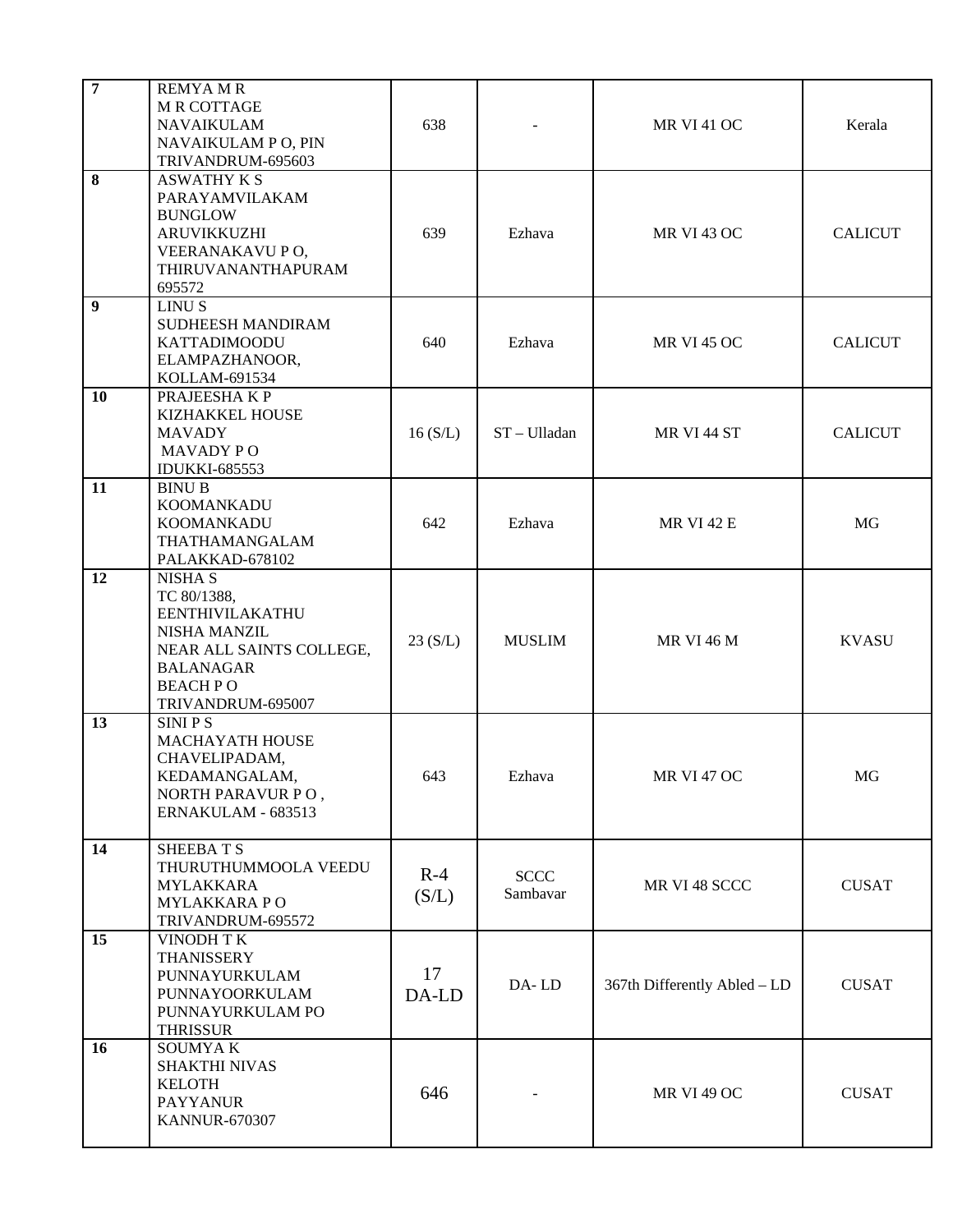| 17 | DIVYA L<br>DIVYA BHAVAN,<br>TC- $50/227(1)$ ,<br>KALADY SOUTH, KARAMANA<br>TRIVANDRUM- 695002                              | 653      | D-Arayan      | <b>MR VI 50 D</b>                                                            | <b>CUSAT</b> |
|----|----------------------------------------------------------------------------------------------------------------------------|----------|---------------|------------------------------------------------------------------------------|--------------|
| 18 | SIMNA C S<br>CHIRUKANDATH HOUSE<br><b>PADIYAM</b><br>KANDASSANKADAVU P O<br><b>THRISSUR -680613</b>                        | 647      | Ezhava        | <b>MR VI 51 OC</b>                                                           | <b>CUSAT</b> |
| 19 | <b>JINJU CS</b><br>JIJI BHAVAN,<br>THALAKKOTTUKONAM,<br><b>MOTTAMOODU</b><br>NARUVAMOODU PO<br>THIRUVANANTHPURAM<br>695020 | 37(S/L)  | Sc- Cheramar  | <b>MR VI 52 SC</b>                                                           | <b>CUSAT</b> |
| 20 | <b>RAJESWARI S</b><br>PUNNATHOTTAM/TC 16/1529<br>KANNETTUMUKKU/JAGATHY<br><b>JAGATHY</b><br>THIRUVANANTHAPURAM<br>695014   | 650      |               | <b>MR VI 53 OC</b>                                                           | <b>CUSAT</b> |
| 21 | SASIKALA V V<br>TC 18/1438<br><b>KUNNAPPUZHA</b><br><b>ARAMADA PO</b><br>THIRUVANANTHAPURAM<br>695032                      | 38 (S/L) | SC-Pulaya     | NJD Compensation to<br>MR VI 24 SC advised on<br>13.03.2019 is now satisfied | KAU          |
| 22 | <b>SHAMLA SHAREEF</b><br>F A MANZIL , S V NAGAR-129A<br><b>AYATHIL</b><br>AYATHIL PO,<br>KOLLAM-691021                     | 24 (S/L) | <b>MUSLIM</b> | NJD Compensation to<br>MR VI 26 M advised on<br>13.03.2019 is now satisfied  | <b>KAU</b>   |
| 23 | <b>LINSHATK</b><br>THILAK, 6/1428<br>KURUNTHODY PARAMBA,<br><b>KUNDUPARAMBA</b><br><b>EDAKKAD PO</b><br>KOZHIKODE- 673 005 | 655      | Thiyya        | <b>MR VI 59 OC</b>                                                           | <b>KAU</b>   |
| 24 | <b>ARADHANA A R</b><br>MOOLAVILA PUTHEN VEEDU<br><b>VANCHIYOOR</b><br>VANCHIYOOR PO<br>TRIVANDRUM-695102                   | 651      |               | <b>MR VI 55 OC</b>                                                           | <b>KAU</b>   |
| 25 | <b>ILLIAS O</b><br><b>OLAVATHOOR HOUSE</b><br>KOLAVAYAL<br><b>MUTTIL POST</b><br>WAYANAD                                   | 25(S/L)  | Mappila       | <b>MR VI 56 M</b>                                                            | Kerala       |
| 26 | <b>SARITHAMS</b><br>PUTHENPURACKAL HOUSE<br><b>KARIKODE</b><br><b>KARIKODE PO</b><br>KOTTAYAM-686610                       | 654      |               | <b>MR VI 57 OC</b>                                                           | Kerala       |
| 27 | NIJIL K<br>VALLUVAN POIL (H)<br>PATHIRIYAD PO<br><b>KANNUR-670 741</b>                                                     | 660      | Thiyya        | <b>MR VI 67 OC</b>                                                           | Kerala       |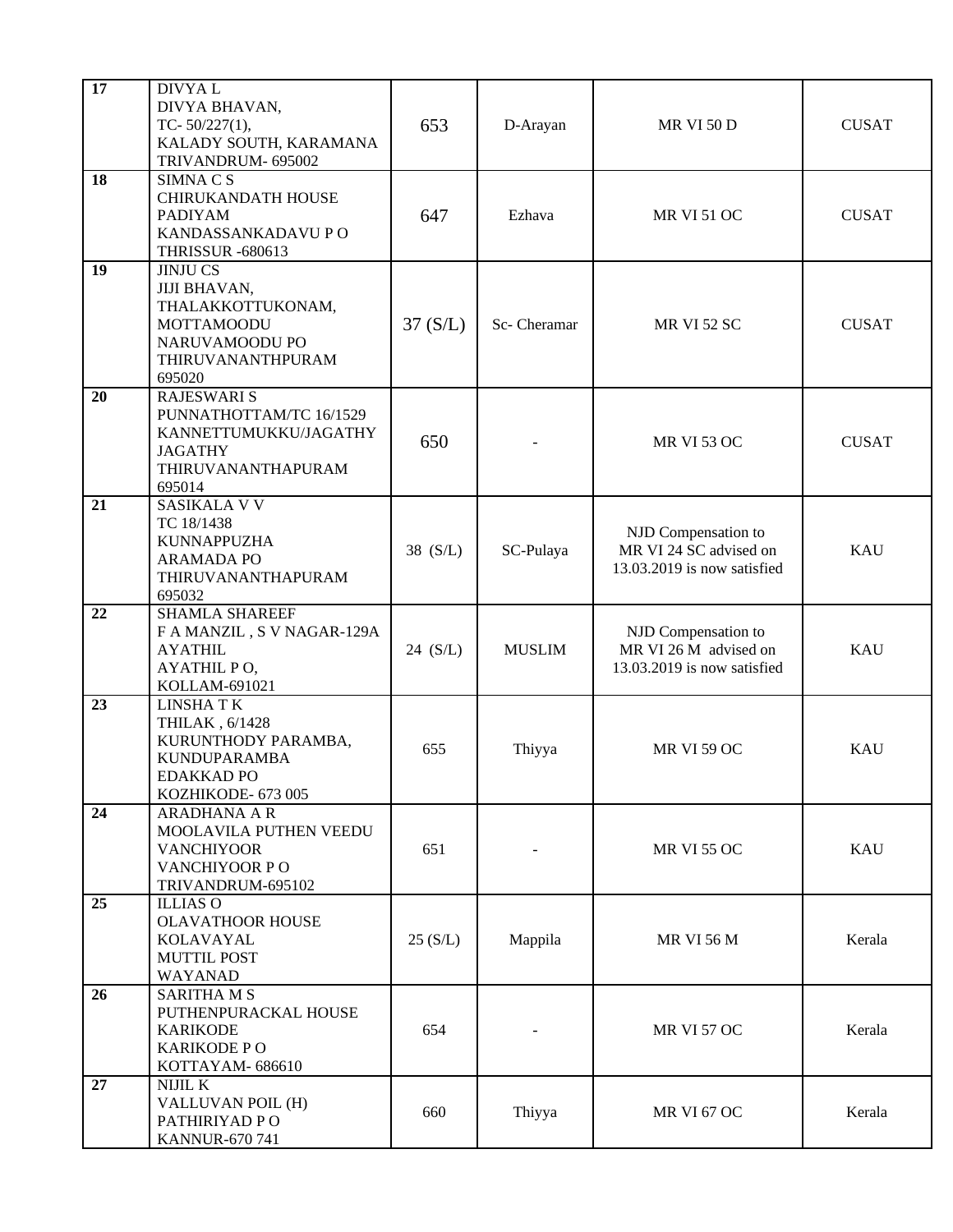| 28 | <b>ARCHANA V S</b><br>KOLLAYAN VILAKOM<br><b>KULATHOOR PO</b><br>THIRUVANANTHAPURAM<br>695583                                                       | 662        | Ezhava                       | <b>MR VI 71 OC</b> | Kerala |
|----|-----------------------------------------------------------------------------------------------------------------------------------------------------|------------|------------------------------|--------------------|--------|
| 29 | <b>AISWARIYA NT</b><br>AZHIVUTHOTTAM VEEDU<br><b>KOTTAMOM</b><br><b>ARAYOOR P O,P</b><br>THIRUVANANTHAPURAM<br>695122                               | 656 A      | <b>HINDU</b><br><b>NADAR</b> | <b>MR VI 61 OC</b> | Kerala |
| 30 | <b>ANUJA SL</b><br><b>TT NIVAS</b><br>KUNNATHUKAL<br>KUNNATHUKAL<br>THIRUVANANTHAPURAM<br>695504                                                    | 657        | <b>HINDU</b><br><b>NADAR</b> | <b>MR VI 63 OC</b> | Kerala |
| 31 | <b>MANIAMMAR</b><br>THATTARASSERY CHIRAYIL<br><b>KALAVAMKODAM</b><br>ALAPPUZHA-688524                                                               | 663        | Ezhava                       | <b>MR VI 73 OC</b> | Kerala |
| 32 | PRATHIBHA R C<br>RAVICHANDRA, TC-51/1451,<br><b>SNRA-233,</b><br><b>SATHYAN NAGAR</b><br><b>INDUSTRIAL ESTATE P</b><br>THIRUVANANTHAPURAM<br>695019 | 658        | <b>HINDU</b><br><b>NADAR</b> | <b>MR VI 65 OC</b> | Kerala |
| 33 | <b>RAJANI R</b><br><b>KALLUVETTANVILA</b><br>PERETTIL, VARKALA<br>MOONGODE,<br>THIRUVANANTHAPURAM<br>695144                                         | 39 $(S/L)$ | $SC - Kuravan$               | MR VI 64 SC        | Kerala |
| 34 | <b>ASHOKAN K</b><br>KOLLAKARA PUTHEN VEEDU<br>PANANGOD, PEYAD PO<br>TRIVANDRUM-695573                                                               | 676        | <b>HINDU</b><br><b>NADAR</b> | MR VI 60 HN        | Kerala |
| 35 | <b>SUHANA HUSSAIN</b><br>KULANGARA HOUSE<br>MUKKOLAKKAL<br>KAZHAKUTTOM<br>THIRUVANANTHAPURAM<br>695582                                              | 26(S/L)    | <b>MUSLIM</b>                | <b>MR VI 66 M</b>  | Kerala |
| 36 | <b>SHYGIMP</b><br>ANAPPARAKKAL (HOUSE)<br><b>KANNANKARA</b><br>KOZHIKODE-673616                                                                     | 667        | Thiyya                       | <b>MR VI 54 E</b>  | Kerala |
| 37 | <b>ANCY A S</b><br>A S BHAVAN POTTAVILA<br><b>VLATHANKARA</b><br>VLATHANKARA PO<br>THIRUVANANTHAPURAM<br>695134                                     | 12(S/L)    | <b>Latin Catholics</b>       | MR VI 68 LC/AI     | Kerala |
| 38 | <b>DIVYA A R</b><br><b>DIVYA BHAVAN</b><br><b>KAVINPURAM</b><br>KATTACHALKUZHI PO<br>TRIVANDRUM                                                     | 661        | <b>SIUC NADAR</b>            | <b>MR VI 69 OC</b> | Kerala |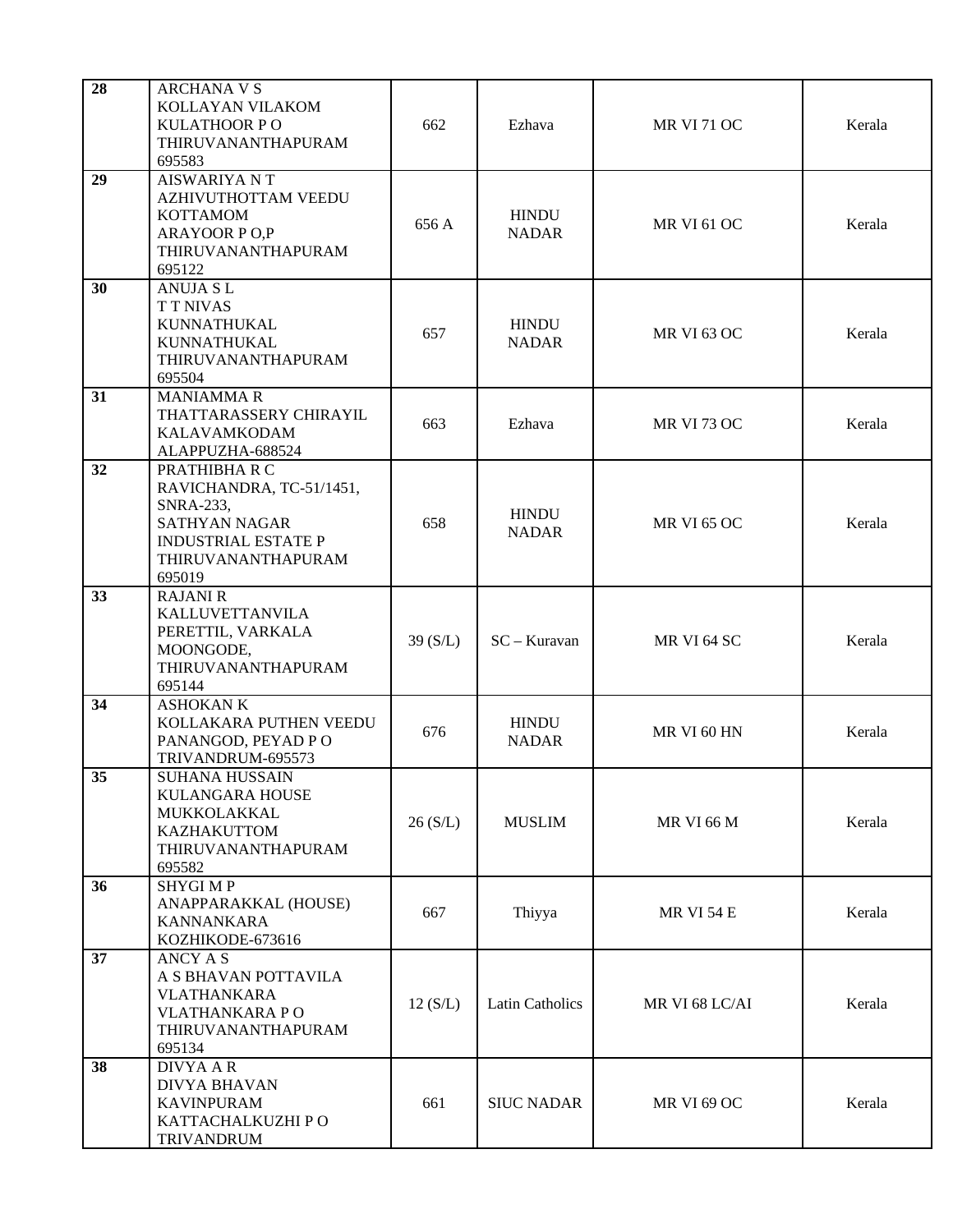| 39 | <b>RAMITHA R G</b><br><b>SHIJU VILASOM</b><br>KADAVILA ATTINGAL<br>VANCHIYOOR PO<br>THIRUVANANTHAPURAM<br>695102                           | 692     | V-Asari          | <b>MR VI 70 V</b>  | Kerala |
|----|--------------------------------------------------------------------------------------------------------------------------------------------|---------|------------------|--------------------|--------|
| 40 | <b>LEKHA MOHAN</b><br>PUTHEN VILA VEEDU, TC 1707<br>POONTHI ROAD,<br><b>KUMARAPURAM</b><br>MEDICAL COLLEGE<br>THIRUVANANTHAPURAM<br>695011 | 668     | Ezhava           | <b>MR VI 58 E</b>  | Kerala |
| 41 | <b>ANITHA KL</b><br>KALATHODI HOUSE<br>PARUTHIPPULLY<br>PARUTHIPPULLY POST<br>PALAKKAD-678573                                              | 40(S/L) | SC-Cheruman      | MR VI 72 SC        | Kerala |
| 42 | <b>SREEJESH K V</b><br>KARIPPAL THAZHE KUNIYIL<br><b>HOUSE</b><br><b>VATAKARA</b><br>CHOMBALA,<br>KOZHIKODE-673308                         | 684     | Thiyya           | <b>MR VI 62 E</b>  | Kerala |
| 43 | <b>ATHIRA TK</b><br>THATTARKANDY HOUSE<br>WESTHILL<br>KOZHIKODE-673 005                                                                    | 689     | Thiyya           | MR VI 74 E/T/B     | Kerala |
| 44 | <b>RAJIPR</b><br>KIZHAKKEVEETTIL HOUSE<br><b>KOOTTALA</b><br>KOOTTALA PO<br><b>THRISSUR</b>                                                | 665     | OBC-<br>Kudumbis | <b>MR VI 75 OC</b> | Kerala |
| 45 | <b>JASMIN L</b><br>MOOLAYUM VEEDU<br><b>PACHAKKAD</b><br>KUTTICHAL-695574                                                                  | 27(S/L) | <b>MUSLIM</b>    | <b>MR VI 76 M</b>  | Kerala |
| 46 | SREELEKHAL<br>PADMASUDHA<br><b>MANAPPURAM</b><br><b>MALAYINKIL PO</b><br>THIRUVANANTHAPURAM                                                | 670     |                  | <b>MR VI 77 OC</b> | Kerala |
| 47 | NEETHU P G<br>PUZHAKKAL HOUSE<br>MANALITHARA<br>MANALITHARA P O, 680589<br><b>THRISSUR</b>                                                 | 691     | Ezhava           | MR VI 78 E/B/T     | Kerala |
| 48 | <b>SAJINIKS</b><br><b>SREEKRISHNA S HOUSE</b><br>PUTHIYIDAM<br>PAYYAMPALLY POST,<br>WAYANAD-670646                                         | 673     |                  | <b>MR VI 79 OC</b> | Kerala |
| 49 | HAFSA K M<br><b>KARUVILLY HOUSE</b><br>MUDICKAL<br>MUDICKAL PO<br>ERNAKULAM-683547                                                         | 28(S/L) | <b>MUSLIM</b>    | <b>MR VI 80 M</b>  | Kerala |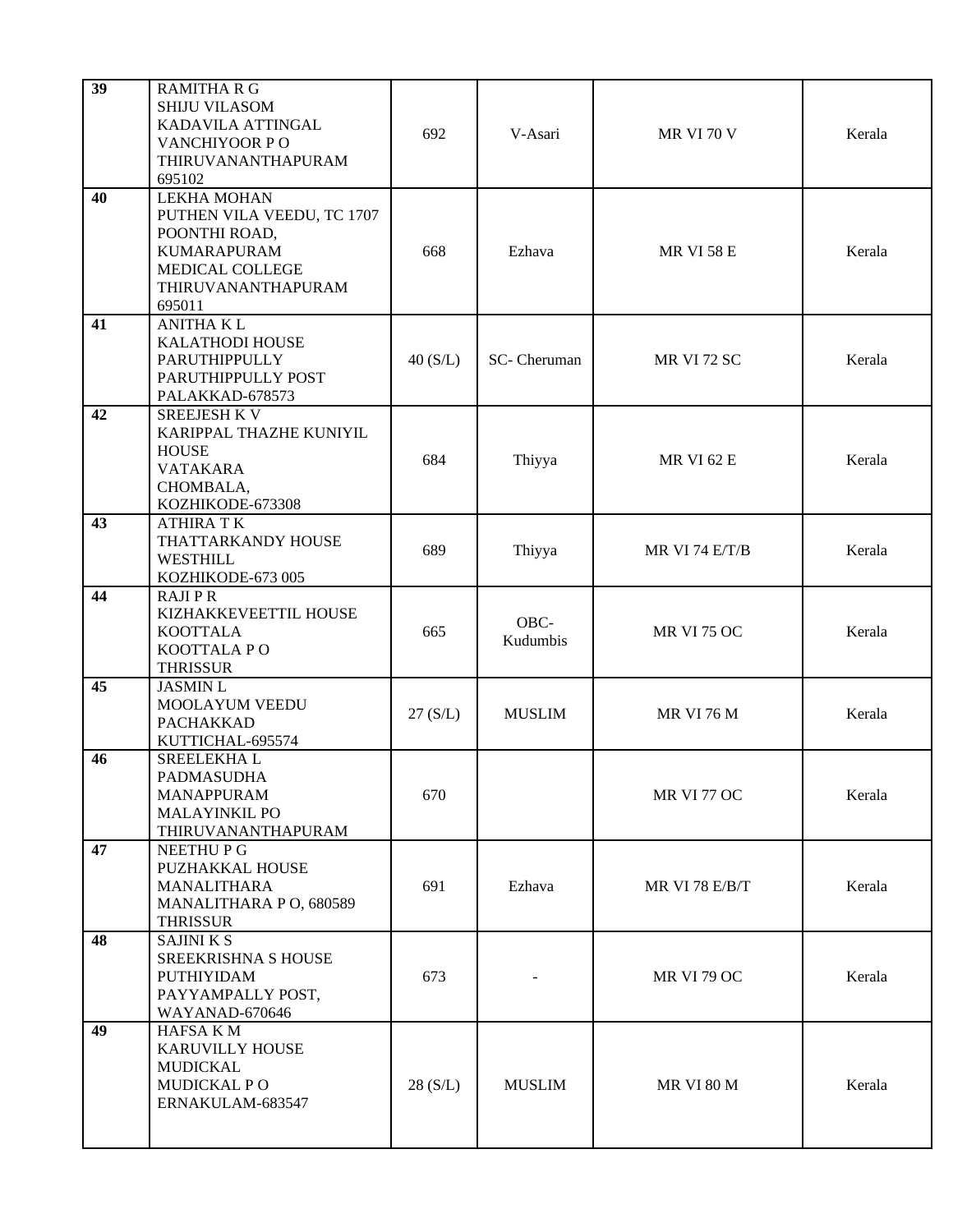| 50 | VIJIMOL V<br><b>VIJI BHAVAN</b><br>KUNDAMANBHAGAM, PEYAD<br>PEYAD PO,<br>TRIVANDRUM-695573                                        | 674        |                        | <b>MR VI 81 OC</b>                                                | Kerala |
|----|-----------------------------------------------------------------------------------------------------------------------------------|------------|------------------------|-------------------------------------------------------------------|--------|
| 51 | <b>NIYA THOMAS</b><br>KALAPURACKAL,336<br>PRASANTH NAGAR (H<br>C), ULLOOR<br>MEDICAL COLLEGE PO<br>THIRUVANANTHAPURAM<br>695011   | 18 DA-HI   | DA-Hearing<br>Impaired | 401th DA-B (DA Blind / NE/<br>Given to DA-HI Circular<br>10/2009) | Kerala |
| 52 | PREMKUMAR K S<br>KONDETHU HOUSE, MERA<br>NAGAR-494<br>MUNDAKKAL<br>KOLLAM HPO<br>KOLLAM-691001                                    | 698        | Ezhava                 | <b>MR VI 82 E/B/T</b>                                             | Kerala |
| 53 | <b>SINDHUS</b><br><b>SHEELA MANDIRAM</b><br><b>MUMPALA</b><br><b>MARANGAD PO</b><br>THIRUVANANTHAPURAM<br>695542                  | 677        | OBC-<br>Vanikavaisya   | <b>MR VI 83 OC</b>                                                | Kerala |
| 54 | <b>SHEEJA G S</b><br>ASHIYANA, T C 11/226(1),<br><b>KRA 28</b><br>PANANVILA,<br><b>NALANCHIRA</b><br>THIRUVANANTHAPURAM<br>695015 | 41 $(S/L)$ | SC-Sambavar            | MR VI 84 SC                                                       | Kerala |
| 55 | <b>BHUVANALEKSHMI S</b><br><b>PUNTHALA</b><br><b>PAYYANALLOOR</b><br>PAYYANALLOOR<br>ALAPPUZHA-690504                             | 679        |                        | <b>MR VI 85 OC</b>                                                | Kerala |
| 56 | <b>ALTHAF A</b><br>T C 39/1246, PALLY STREET,<br>ATTAKULANGARA,<br>CHALAI PO,<br>THIRUVANANTHAPURAM<br>695036                     | 29(S/L)    | <b>MUSLIM</b>          | <b>MR VI 86 M</b>                                                 | Kerala |
| 57 | <b>RAJANI RK</b><br><b>SREEJI BHAVAN</b><br>KOVILVILA MALAYINKEEZH<br>MACHEL PO<br>THIRUVANANTHAPURAM<br>695571                   | 680        |                        | <b>MR VI 87 OC</b>                                                | Kerala |
| 58 | <b>KIRAN KUMAR P</b><br>PEECHANARI HOUSE<br><b>B C ROAD, BEYPORE</b><br>KOZHIKODE-673015                                          | 700        | Thiyya                 | MR VI 88 E/B/T                                                    | Kannur |
| 59 | <b>SHYJA CK</b><br><b>ANUGRAHA</b><br><b>KALLAMPOTTA</b><br>MANCHAVILAKAM<br>THIRUVANANTHAPURAM<br>695503                         | 681        | <b>SIUC NADAR</b>      | <b>MR VI 89 OC</b>                                                | Kannur |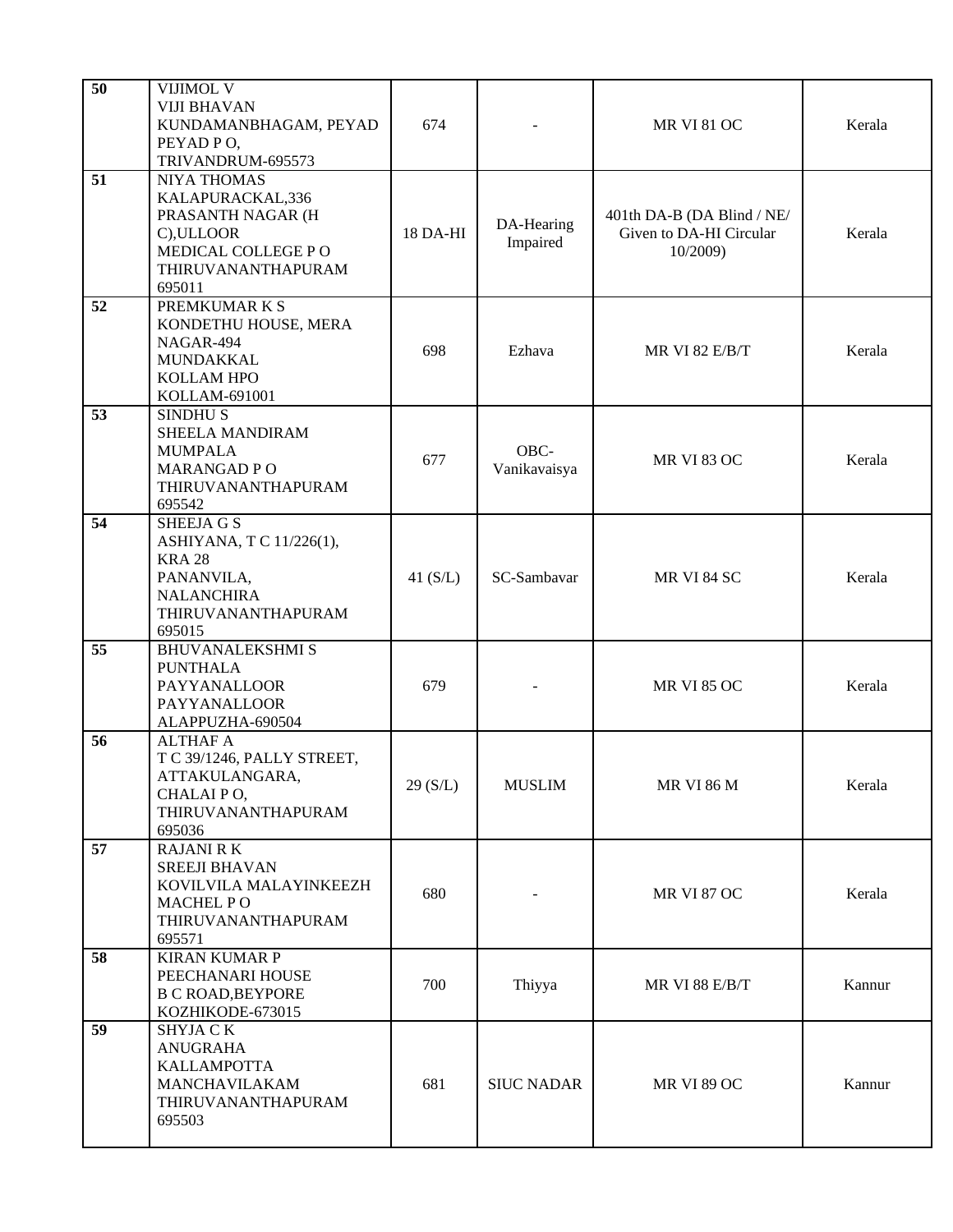| 60 | <b>RESMIP</b><br>SRI VISAKH,<br>T C-37/802 (8/805 OLD)<br>VIAKONAM LANE,<br><b>THIRUMALA</b><br>THIRUMALA PO,<br>THIRUVANANTHAPURAM<br>695006 | 683     |                        | NJD Compensation to<br>MR V 89 OC advised on<br>15.02.2019 is now satisfied  | Calicut      |
|----|-----------------------------------------------------------------------------------------------------------------------------------------------|---------|------------------------|------------------------------------------------------------------------------|--------------|
| 61 | KAVYA GOPINATHAN V P<br>VADAKKEPURAKKAL<br><b>ANAMANGAD</b><br>MALAPPURAM-679357                                                              | 693     | V-Asari                | NJD Compensation to<br>MR V 100 V advised on<br>15.02.2019 is now satisfied  | Calicut      |
| 62 | VIMAL G<br>CHETTIYANTAZHIKAM<br>THEKKUMBHAGOM PO,<br>PARAVUR(SOUTH)<br>KOLLAM-691319                                                          | 685     |                        | NJD Compensation to<br>MR VI 1 OC advised on<br>15.02.2019 is now satisfied  | Calicut      |
| 63 | <b>GRACY R</b><br><b>S G NIVAS</b><br>CHITTAKKODE,<br>MEKKEKARA,<br>NEYYATTINKARA<br>THIRUVANANTHAPURAM<br>695121                             | 13(S/L) | <b>Latin Catholics</b> | NJD Compensation to<br>MR VI 8 LC advised on<br>15.02.2019 is now satisfied  | Calicut      |
| 64 | <b>DEEPIKARP</b><br><b>KARUNALAYAM</b><br><b>MANNARATHALA LANE</b><br><b>SRA 213</b><br>VATTIYOORKAVU<br>,VALIYAVILA<br>TRIVANDRUM-695013     | 687     |                        | NJD Compensation to<br>MR VI 9 OC advised on<br>15.02.2019 is now satisfied  | Calicut      |
| 65 | <b>SAJITHA S</b><br>MARALAKKALVEEDU<br><b>EDACODU</b><br>NEMOM,<br>THIRUVANANTHAPURAM<br>695020                                               | 42(S/L) | SC-Cheramar            | NJD Compensation to<br>MR VI 12 SC advised on<br>15.02.2019 is now satisfied | Calicut      |
| 66 | HUMAYOON KABEER A K<br>PUTHUVALVILA<br>PUTHENVEEDU<br>KURAKKODU, CRPF,<br>PALLIPPURAM<br>THIRUVANANTHAPURAM<br>695316                         | 30(S/L) | <b>MUSLIM</b>          | NJD Compensation to<br>MRVI 16 M advised on<br>15.02.2019 is now satisfied   | Calicut      |
| 67 | <b>BINUTD</b><br>KUZHICHAMADATHIL HOUSE<br>MARATHAKARA<br><b>THRISSUR-680320</b>                                                              | 701     | Ezhava                 | NJD Compensation to<br>MR VI 18 E advised on<br>15.02.2019 is now satisfied  | Calicut      |
| 68 | <b>SYJA SIMON</b><br><b>S S NIVAS</b><br><b>ETTUKUTTY</b><br>THIRUPURAM<br>THIRUVANANTHAPURAM                                                 | 15(S/L) | latin Catholics        | NJD Compensation to<br>MR IV 94 LC advised on<br>15.02.2019 is now satisfied | <b>KVASU</b> |
| 69 | <b>KARTHIKA S R</b><br><b>KARTHIKA</b><br><b>KANAVILA</b><br><b>OORUTTAMBALAM</b><br>THIRUVANANTHAPURAM<br>$-695507$                          | 695     |                        | NJD Compensation to<br>MR VI 23 OC advised on<br>15.02.2019 is now satisfied | <b>KVASU</b> |